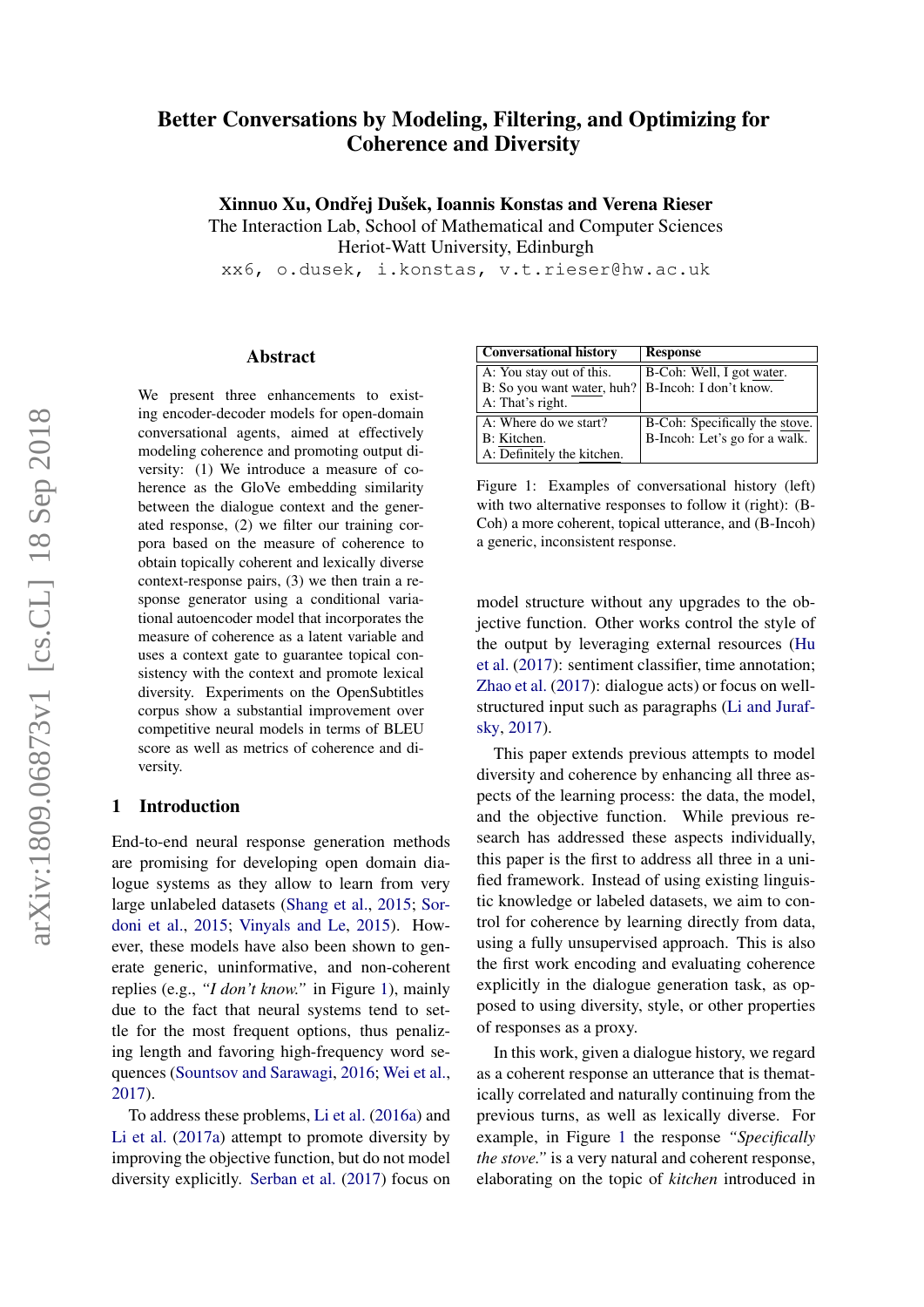the previous two utterances and containing rich thematic words, whereas the response *"Let's go for a walk."* is unrelated and uninteresting.

In order to obtain coherent responses, we present three generic enhancements to existing encoder-decoder (E-D) models:

- 1. We define a *measure of coherence* simply as the averaged word embedding similarity between the words of the context and the response computed using GloVe vectors [\(Pennington et al.,](#page-9-8) [2014\)](#page-9-8).
- 2. We filter a corpus of conversations based on our measure of coherence, which leaves us with context-response pairs that are both topically coherent and lexically diverse.
- 3. We train an E-D generator recast as a conditional Variational Autoencoder (cVAE; [Zhao](#page-10-0) [et al.,](#page-10-0) [2017\)](#page-10-0) model that incorporates two latent variables, one for encoding the context and another for conditioning on the measure of coherence, trained jointly as in [Hu et al.](#page-8-1) [\(2017\)](#page-8-1). We then decode using a context gate [\(Tu et al.,](#page-9-9) [2017\)](#page-9-9) to control the generation of words that directly relate to the most topical words of the context and promote coherence.

Experiments on the OpenSubtitles [\(Lison and](#page-9-10) [Meena,](#page-9-10) [2016\)](#page-9-10) corpus demonstrate the effectiveness of the overall approach. Our models achieve a substantial improvement over competitive neural models. We provide an ablation analysis, quantifying the contributions that come from effective modeling of coherence into our models. All our experimental code is freely available on GitHub.<sup>[1](#page-1-0)</sup>

## 2 Coherence-based Dialogue Generation

Our model aims to generate responses given a dialogue context, incorporating measures of coherence estimated purely from the training data. We propose the following enhancements to the attention-based E-D architecture [\(Bahdanau et al.,](#page-8-2) [2015;](#page-8-2) [Luong et al.,](#page-9-11) [2015\)](#page-9-11):

• We introduce a stochastic latent variable z conditioned on previous dialogue context to store the global information about the conversation [\(Bowman et al.,](#page-8-3) [2016;](#page-8-3) [Chung et al.,](#page-8-4) [2015;](#page-8-4) [Li](#page-9-7) [and Jurafsky,](#page-9-7) [2017;](#page-9-7) [Hu et al.,](#page-8-1) [2017\)](#page-8-1).

- We force the model to condition on the measure of coherence explicitly by encoding a latent variable (code) c learned from data.
- We incorporate a context gate [\(Tu et al.,](#page-9-9) [2017\)](#page-9-9) that dynamically controls the ratio at which the generated words in the response derive directly from the coherence-enhanced dialogue context or the previously generated parts of the response.

In the rest of this section, we introduce the measure of coherence (Section [2.1\)](#page-1-1), we present an overview of our model (Section [2.2\)](#page-1-2), and finally describe the model in detail (Sections [2.3–](#page-3-0)[2.4\)](#page-4-0).

#### <span id="page-1-1"></span>2.1 Measure of Dialogue Coherence

Semantic vector space models of language represent each word with a real-valued word embedding vector [\(Pennington et al.,](#page-9-8) [2014\)](#page-9-8). By simply taking a weighted average of all its word embeddings, a whole sentence can be mapped into the semantic vector space. We define the coherence of a dialogue as the average distance between semantic vectors of preceding dialogue context and its response.

Let  $\mathbf{x} = \{x_1, \dots x_j, \dots x_J\}$  represent a dialogue context and  $y = \{y_1, \ldots y_i, \ldots y_I\}$  a response. *J* and *I* are the numbers of words in the dialogue context and its response, respectively. Semantic vector space models map each word  $x_i$ into embeddings  $x_j^{emb}$ , and  $y_i$  into  $y_i^{emb}$ . The semantic representation of a dialogue context x is then  $\mathbf{x}^{emb} = \sum_{j=1}^{J} w_j \mathbf{x}_j^{emb}$ ; for a response y, it is  $y^{emb} = \sum_{i=1}^{I} v_i y_i^{emb}$ . Here,  $w_j$  and  $v_i$  are im-portance weights for each word in the sentence.<sup>[2](#page-1-3)</sup> The measure of coherence is then defined as the cosine distance of the two semantic vectors of the dialogue context and its response:

<span id="page-1-4"></span>
$$
C(\mathbf{x}, \mathbf{y}) = \cos\left(\mathbf{x}^{emb}, \mathbf{y}^{emb}\right) \tag{1}
$$

#### <span id="page-1-2"></span>2.2 Model Overview

End-to-end response generation for dialogue can be formalized as follows: Given a dialogue context x, a dialogue generator generates the next utterance y. During the training process, the aim for a dialogue generator is to maximize the probability  $p(\mathbf{y}|\mathbf{x})$  over the training dataset. To encode

<span id="page-1-0"></span><sup>1</sup>[https://github.com/XinnuoXu/CVAE\\_Dial](https://github.com/XinnuoXu/CVAE_Dial)

<span id="page-1-3"></span><sup>&</sup>lt;sup>2</sup>We set the importance weights to 0 for a list of stop words (high-frequency words such as articles and prepositions, names, punctuation marks), 1 otherwise.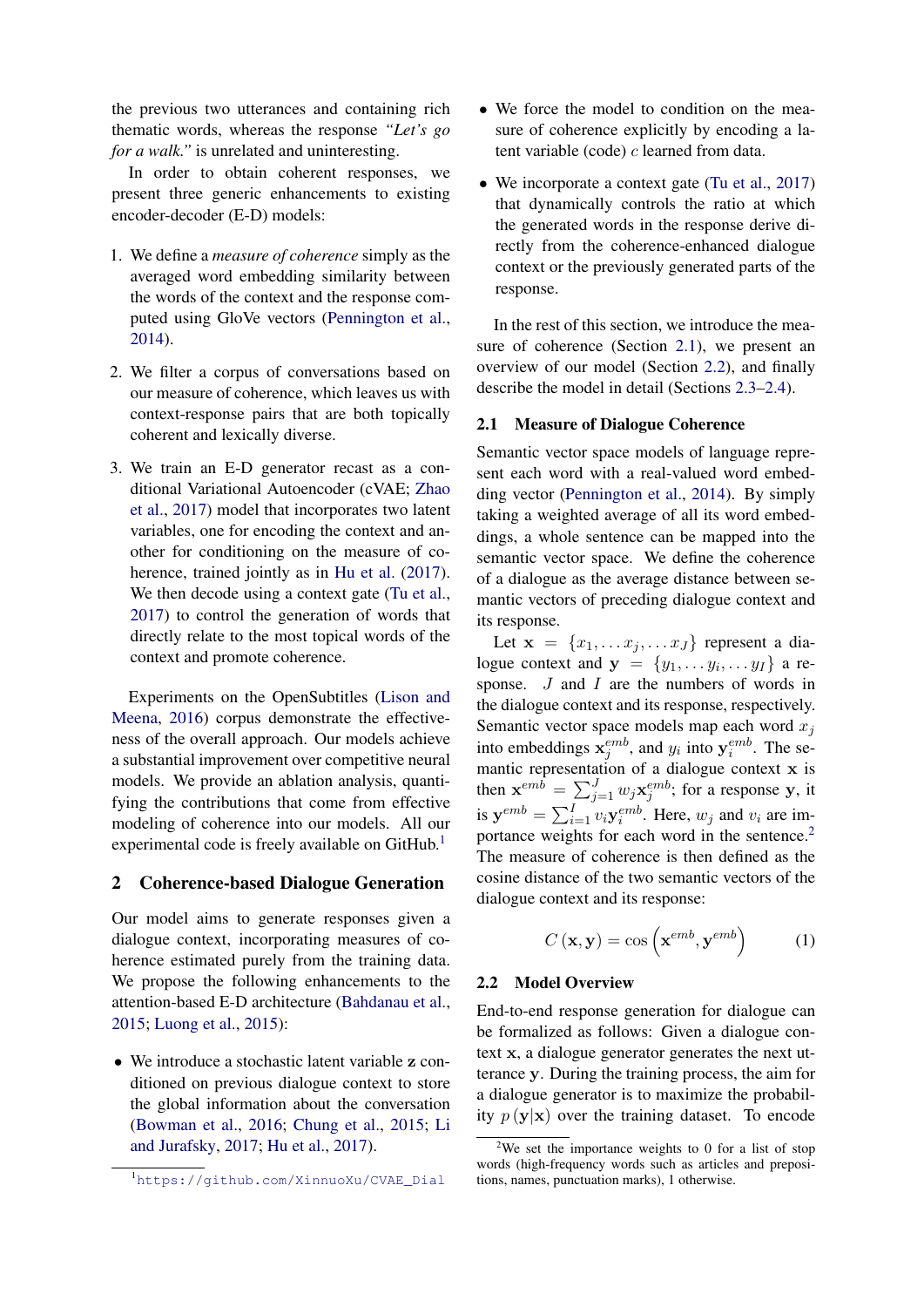dialogue contexts that adequately incorporate coherence information, we build our generator based on the cVAE model of [Hu et al.](#page-8-1) [\(2017\)](#page-8-1), which has been used to control text generation with respect to linguistic properties, such as tense or sentiment.

In our model, the response y is generated conditioned on the previous conversation x, a diversitypromoting latent variable z, and a latent variable  $c$  indicating dialogue coherence;  $\bf{z}$  and  $c$  are independent. The generation probability  $p(\mathbf{y}|\mathbf{x})$  is defined as:

<span id="page-2-0"></span>
$$
p(\mathbf{y}|\mathbf{x}) = \int_{\mathbf{z},c} p(\mathbf{y}|\mathbf{x}, \mathbf{z}, c) p(\mathbf{z}, c|\mathbf{x}) \, d\mathbf{z} \, dc
$$

$$
= \int_{\mathbf{z},c} p(\mathbf{y}|\mathbf{x}, \mathbf{z}, c) p(\mathbf{z}|\mathbf{x}) p(c|\mathbf{x}) \, d\mathbf{z} \, dc
$$
(2)

Unfortunately, optimizing Eq [\(2\)](#page-2-0) during training is intractable; therefore, we apply variational inference and optimize instead the variational lower bound:

<span id="page-2-1"></span>
$$
\log p(\mathbf{y}|\mathbf{x}) = \log \int_{\mathbf{z},c} p(\mathbf{y}|\mathbf{x}, \mathbf{z}, c) p(\mathbf{z}, c|\mathbf{x}) d\mathbf{z} d c
$$
  
\n
$$
\geq \mathbb{E}_{q(\mathbf{z}|\mathbf{x}, \mathbf{y})p(c|\mathbf{x}, \mathbf{y})} [\log p(\mathbf{y}|\mathbf{x}, \mathbf{z}, c)] - D_{KL}(q(\mathbf{z}|\mathbf{x}, \mathbf{y}) || p(\mathbf{z}|\mathbf{x}))
$$
\n(3)

where  $p(\mathbf{y}|\mathbf{x}, \mathbf{z}, c)$  is the probability of generating utterance y given x, z and c;  $q(\mathbf{z}|\mathbf{x}, \mathbf{y})$ stands for the approximate posterior distribution of the latent variable z conditioned on dialogue context x and the gold response y;  $p(c|\mathbf{x}, \mathbf{y})$ is the measure of coherence between context x and response y;  $p(\mathbf{z}|\mathbf{x})$  is the true prior distribution of z conditioned only on dialogue context x;  $D_{KL}(\cdot|\cdot)$  denotes the KL-divergence. We assume that both  $q(\mathbf{z}|\mathbf{x}, \mathbf{y})$  and  $p(\mathbf{z}|\mathbf{x})$  are Gaussian with mean vectors  $\mu_{amrr}$ ,  $\mu_{true}$  and covariance matrices  $\Sigma_{appr}, \Sigma_{true}.$ 

## 2.2.1 Model Details

Optimizing Eq [\(3\)](#page-2-1) consists of two parts: (1) minimizing the KL-divergence between the approximate posterior distribution and the true prior distribution of z, (2) maximizing the probability of generating the gold response y conditioned on dialogue context x and coherence factors z and c. Figure [2](#page-3-1) shows the pipeline of the training procedure.

Encoder: First, we encode a dialogue context x into a hidden state h using the *context encoder*, which is based on Recurrent Neural Networks (RNNs). Then the *posterior network* encodes both dialogue context x and gold response y into a hidden state  $h_{ampr}$  followed by two linear transformations  $f_{appr}(\cdot)$  and  $g_{appr}(\cdot)$  to map  $\mathbf{h}_{appr}$  into mean vector  $\mu_{appr}$  and covariance matrix  $\Sigma_{appr}$ . The latent variable z can be sampled from the distribution  $N$  ( $\mu_{appr}, \Sigma_{appr}$ ):

$$
\mu_{appr} = f_{appr} (\mathbf{h}_{appr})
$$

$$
\Sigma_{appr} = g_{appr} (\mathbf{h}_{appr})
$$

$$
q (\mathbf{z} | \mathbf{x}, \mathbf{y}) = N (\mu_{appr}, \Sigma_{appr})
$$
(4)

The *prior network* in Figure [2](#page-3-1) takes a form similar to the posterior network:

$$
\mu_{true} = f_{true} (\mathbf{h}_{true})
$$
  
\n
$$
\Sigma_{true} = g_{true} (\mathbf{h}_{true})
$$
  
\n
$$
p (\mathbf{z}|\mathbf{x}) = N (\mu_{true}, \Sigma_{true})
$$
\n(5)

where  $h_{true}$  is the final hidden state of an RNN encoding only the dialogue context x, and  $f_{true}(\cdot)$ ,  $g_{true}(\cdot)$  are linear transformations. Code c is given by the *coherence measure* from Eq [\(1\)](#page-1-4).

Decoder: We build an attention-based decoder [\(Bahdanau et al.,](#page-8-2) [2015;](#page-8-2) [Luong et al.,](#page-9-11) [2015\)](#page-9-11) using RNNs to generate responses conditioned on encoded dialogue context h, diversity signal z, and coherence signal  $c$ . We concatenate the latent variables  $z$  and  $c$  to the context encoder hidden state  $h$ and feed them into the decoder as the initial hidden state  $s_0$ , similar to [Hu et al.](#page-8-1) [\(2017\)](#page-8-1).

During the decoding process, tokens are generated sequentially under the following probability distribution:

$$
p(\mathbf{y}|\mathbf{x}, \mathbf{z}, c) = \prod_{i=1}^{I} p(y_i|y^{
$$
= \prod_{i=1}^{I} g(y_{i-1}, \mathbf{s}_i, \mathbf{a}_i)
$$
(6)
$$

where  $I$  is the length of the produced response;  $g(\cdot)$  is an RNN;  $s_i$  is the hidden state of the decoder at time step  $i$  which is conditioned on the previously generated token  $y_{i-1}$ , the previous hidden state  $s_{i-1}$ , and the weighted attention vector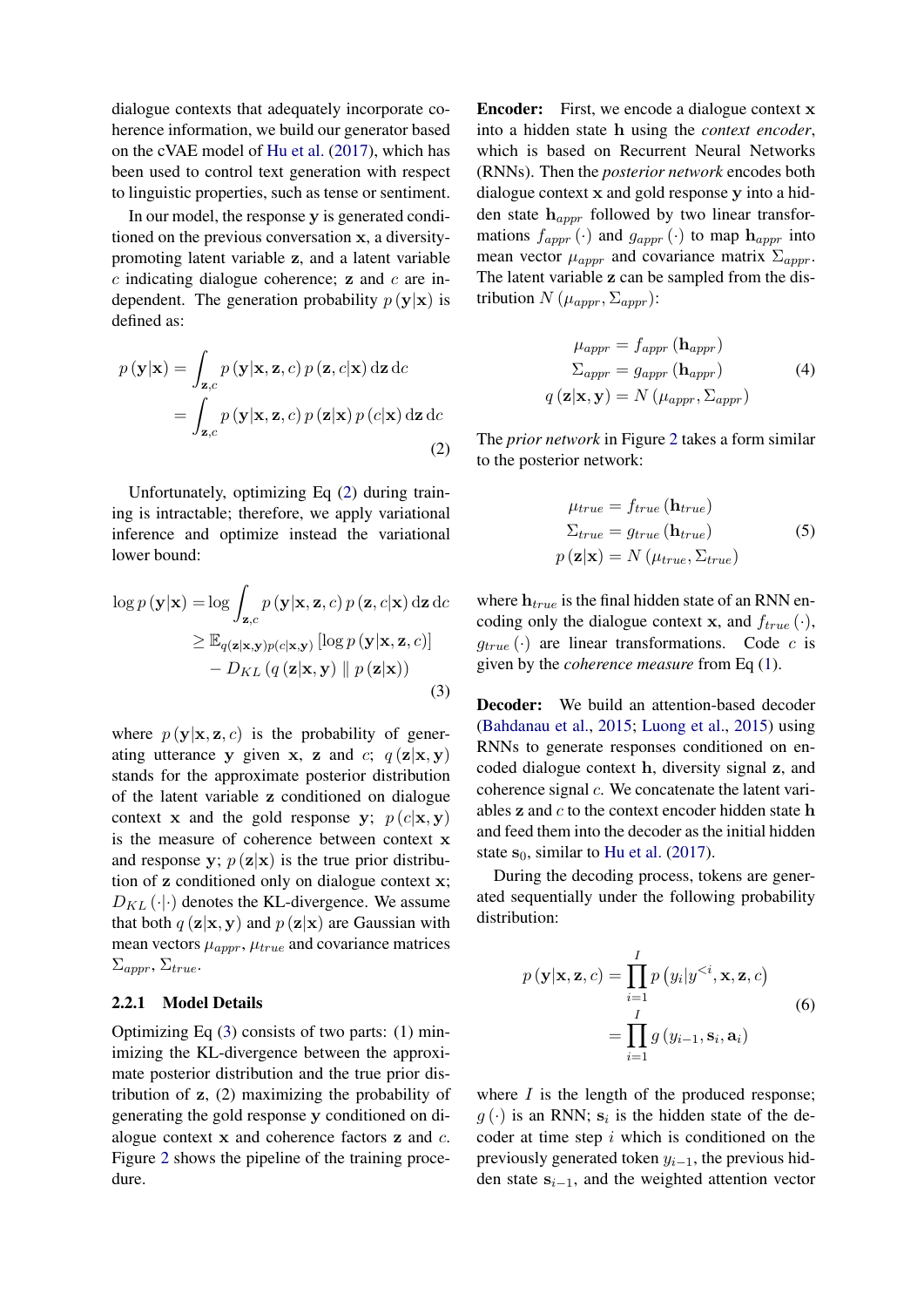

<span id="page-3-1"></span>Figure 2: The training process of the generative model. First, the dialogue context is encoded: h is the final hidden state of the context encoder. Then we derive the diversity-promoting latent variable z. Next, we compute the latent variable c that corresponds to the measure of coherence between the dialogue context  $x$  and the generated response  $y$ . We concatenate all three vectors into  $s$  to feed the decoder.  $a$  is the attention matrix calculated for every time step of the decoding process.

 $a_i$ :

$$
\mathbf{s}_{i} = f(y_{i-1}, \mathbf{s}_{i-1}, \mathbf{a}_{i}) \tag{7}
$$

$$
\mathbf{a}_{i} = \sum_{j=1}^{J} \mathbf{w}_{ij} \mathbf{h}_{i}
$$
 (8)

where  $J$  is the number of tokens of the dialogue context;  $h_i$  is the  $i^{th}$  hidden state of the encoder; the attention weight  $w_{ij}$  of each context hidden state  $h_i$  is computed following [Luong et al.](#page-9-11) [\(2015\)](#page-9-11).

Context Gate: To increase the influence of code  $c$ , we introduce the context gate  $k$ . Unlike [Tu et al.](#page-9-9) [\(2017\)](#page-9-9), whose context gate assigns an elementwise weight to the input signal deriving from the encoder RNN, we build the context gate conditioned only on the coherence signal:

$$
k_i = \lambda \sigma \left( c - c_i' \right) \tag{9}
$$

where  $\sigma$  is the sigmoid function;  $\lambda$  is a bias term;<sup>[3](#page-3-2)</sup>  $c$  is the target value of the measure of coherence, calculated by  $C(\mathbf{x}, \mathbf{y})$  (see Section [2.1\)](#page-1-1);  $c_i$  is the measure of coherence between the dialogue context and the generated prefix sentence at time step *i*, calculated by  $C(\mathbf{x}, \mathbf{y}^{< i})$ . Now Eq [\(7\)](#page-3-3) with the context gate applied to  $s_i$  can be rewritten as:

$$
\mathbf{s}_i = f(y_{i-1}, (1-k_i) \circ \mathbf{s}_{i-1}, k_i \circ \mathbf{a}_i) \qquad (10)
$$

where ○ denotes element-wise multiplication.

The coherence-informed context gate aims to dynamically control the ratio at which preceding dialogue context and previously generated tokens of the current response contribute to the generation of the next token in the response.

## <span id="page-3-0"></span>2.3 Training

<span id="page-3-3"></span>Our generator is trained similarly to [Hu et al.](#page-8-1) [\(2017\)](#page-8-1). The objective function is a weighted combination of three losses (generation, coherence, and diversity):

<span id="page-3-5"></span>
$$
\mathcal{L} = \mathcal{L}_G + \lambda_c \mathcal{L}_c + \lambda_\mathbf{z} \mathcal{L}_\mathbf{z} \tag{11}
$$

To teach the generator to produce responses close to the training data, we maximize the generation probability of the training response  $\log p(\mathbf{y}|\mathbf{x})$ given the dialogue context according to Eq [\(2\)](#page-2-0). During training, we set  $\mathcal{L}_G = -\log p(\mathbf{y}|\mathbf{x})$  and minimize the following:

$$
\mathcal{L}_G = D_{KL} (q(\mathbf{z}|\mathbf{x}, \mathbf{y}) \parallel p(\mathbf{z}|\mathbf{x})) - \mathbb{E}_{q(\mathbf{z}|\mathbf{x}, \mathbf{y})p(c|\mathbf{x}, \mathbf{y})} [\log p(\mathbf{y}|\mathbf{x}, \mathbf{z}, c)]
$$
(12)

Apart from the generation loss, the coherence measure provides an extra learning signal  $\mathcal{L}_c$ which pushes the generator to produce responses that match the coherence signal given by the latent variable c.

<span id="page-3-4"></span>
$$
\mathcal{L}_c = -\mathbb{E}_{p(\mathbf{z}|\mathbf{x})p(c)} \left[ \log p\left( c|\mathbf{x}, \widetilde{G}\left(\mathbf{x}, \mathbf{z}, c\right) \right) \right]
$$
(13)

In Eq [\(13\)](#page-3-4),  $p(c) = N(0, 1)$  is the prior distribution of the coherence variable c. To ensure that the loss is differentiable, we cannot sample words from the response vocabulary. Instead we define  $\widetilde{G}(\mathbf{x}, \mathbf{z}, c) = \mathbf{y}^s = \{\mathbf{y}_1^s, \dots, \mathbf{y}_i^s, \dots, \mathbf{y}_I^s\}$  as the sequence of output word probability distributions.  $p\left(c|\mathbf{x}, \widetilde{G}\left(\mathbf{x}, \mathbf{z}, c\right)\right)$  is predicted by the coherence measure defined in Eq [\(1\)](#page-1-4) with  $y^{emb}$  set as:

$$
\mathbf{y}^{emb} = \sum_{i=1}^{I} \mathbf{y}_j^{s \top} M_{glv} \tag{14}
$$

<span id="page-3-2"></span><sup>&</sup>lt;sup>3</sup>We set  $\lambda$  empirically against the development set.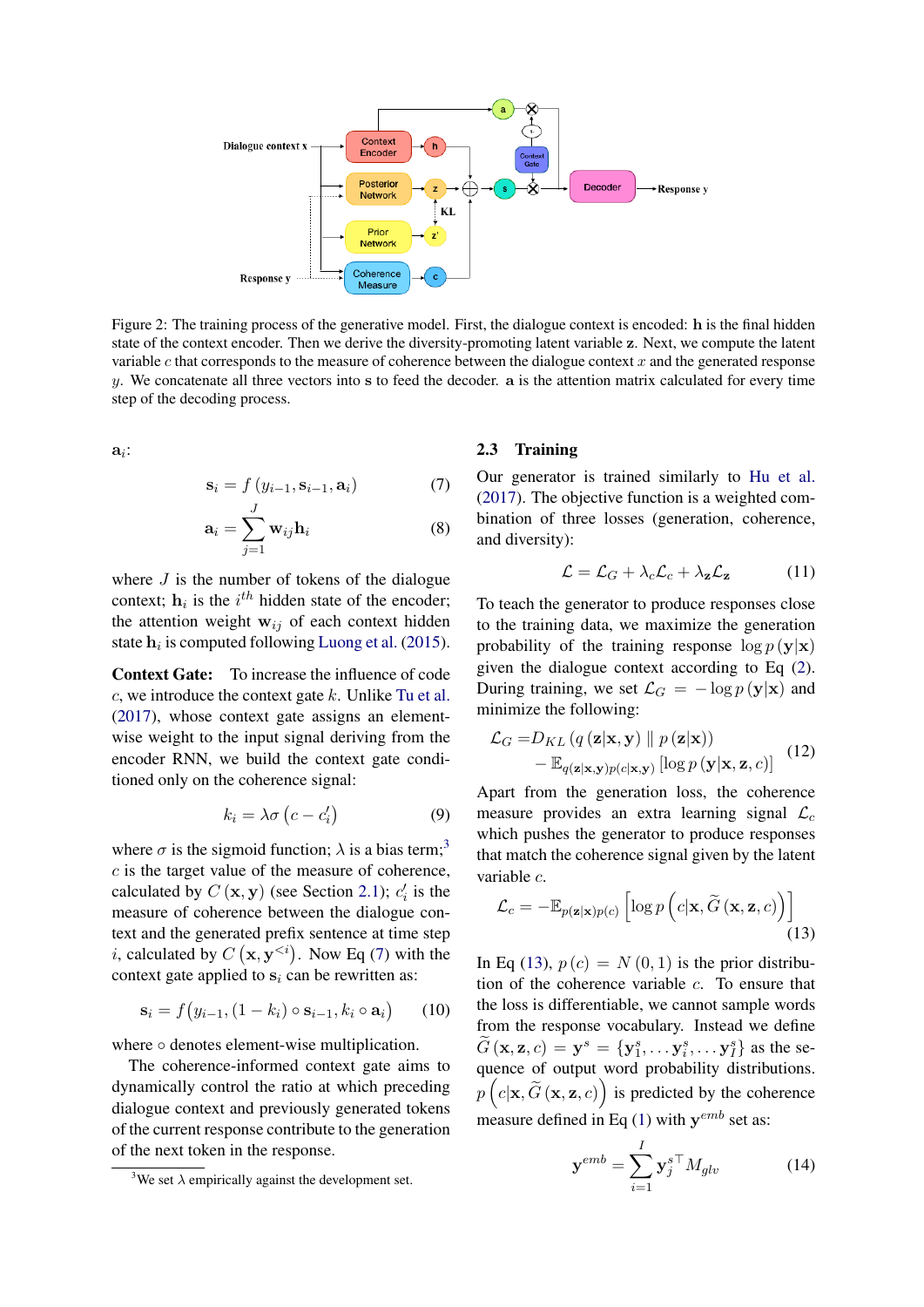where  $M_{qlv}$  is the word embedding matrix trained using GloVe (Section [2.1\)](#page-1-1).

The last component in Eq  $(11)$  is the independent constraint  $\mathcal{L}_z$  that forces the soft distribution over the generated response  $\tilde{G}$  to be diverse, so that it is able to faithfully reproduce the latent variable z:

$$
\mathcal{L}_{\mathbf{z}} = -\mathbb{E}_{p(\mathbf{z}|\mathbf{x})p(c)} \left[ \log q\left(\mathbf{z}|\mathbf{x}, \widetilde{G}\left(\mathbf{x}, \mathbf{z}, c\right)\right) \right]
$$
(15)

where  $q\left(\mathbf{z}|\mathbf{x}, \widetilde{G}\left(\mathbf{x}, \mathbf{z}, c\right)\right)$  is predicted by the posterior network with  $y_j^s$  as the soft input to the RNN encoder at each time step j.

#### <span id="page-4-0"></span>2.4 Inference

Figure [3](#page-5-0) shows the inference process of the generative model. Given a dialogue context x and an expected coherence value  $c$ , the context encoder first encodes the dialogue context into a hidden state h. The prior network then generates a sample z' conditioned on the dialogue context. The decoder is initialized with s, i.e., the concatenation of  $h$ ,  $z$  and  $c$ . During decoding, the next word is generated via the context gate modulating between the attention-reweighted context and the previously generated words of the response.

## <span id="page-4-3"></span>3 Dataset and Filtering

#### Dataset for Generator

We train and evaluate our models on the OpenSubtitles corpus [\(Lison and Tiedemann,](#page-9-12) [2016\)](#page-9-12) with automatic dialogue turn segmentation [\(Lison and](#page-9-10) [Meena,](#page-9-10)  $2016$ .<sup>[4](#page-4-1)</sup> A training pair consists of a dialogue context and a corresponding response. We consider three consecutive turns as the dialogue context and the following turn as the response. From a total of 65M instances, we select those that have context and response lengths of less than 120 and 30 words, respectively. We create two datasets:

- 1. OST (plain OpenSubtitles) consists of 2M/4K/4K instances as our training/development/test sets, selected randomly from the whole corpus;
- <span id="page-4-5"></span>2. fOST (filtered OpenSubtitles) contains the same amount of instances, but randomly selected only among those that have a measure of

<span id="page-4-1"></span><sup>4</sup><http://www.opensubtitles.org>

| <b>Dataset</b> | Coh   | D-1% | $D-2\%$ | D-Sent $%$ |
|----------------|-------|------|---------|------------|
| <b>OST</b>     | 0.390 | 14.3 | 57 Q    | 83.8       |
| <b>fOST</b>    | O 801 | 15.5 | 62.9    | 89.3       |

Table 1: Coherence and diversity metrics<sup>[7](#page-4-2)</sup> for the OST and fOST datasets (see Section [3](#page-4-3) for the datasets and Section [4.2](#page-5-1) for metrics definition).

coherence score  $C(\mathbf{x}, \mathbf{y}) \geq 0.68$ .<sup>[5](#page-4-4)</sup>

Filtering of the OpenSubtitles corpus is motivated by the fact that by removing the video and audio modalities which the subtitles originally accompanied, we are very often left with incomplete and incoherent dialogues. Therefore, by keeping dialogues with high coherence scores, we aim at building a high quality corpus with (1) more semantically coherent and topically related contexts and responses, and (2) fewer general and dull responses. Table [3](#page-4-5) shows the coherence and diversity metrics (cf. Section [4.2\)](#page-5-1) between OST and fOST. Unsurprisingly, coherence for fOST is much higher than OST, with a slightly higher diversity. We list dialogue examples for different coherence scores in Supplemental Material [B.](#page-11-0)

#### Dataset for Coherence Measure

In order to accurately measure coherence on our domain using the semantic distance as defined in Section [2.1,](#page-1-1) we train GloVe embeddings on the full OpenSubtitles corpus (i.e. 100K movies).

#### <span id="page-4-7"></span>4 Experiments

Our generator model, ablative variants, and baselines are implemented using the publicly available OpenNMT-py framework [\(Klein et al.,](#page-8-5) [2017\)](#page-8-5) based on [Bahdanau et al.](#page-8-2) [\(2015\)](#page-8-2) and [Luong et al.](#page-9-11) [\(2015\)](#page-9-11). We used the publicly available glove-python package<sup>[8](#page-4-6)</sup> to implement our coherence measure.

We experiment on two versions of our model: (1) cVAE with the coherence context gate as described in Section [2.3](#page-3-0) (*cVAE-XGate*), (2) cVAE with the original context gate implementation of

<span id="page-4-4"></span> $^5$ The coherence score is calculated as shown in Eq [\(1\)](#page-1-4). We observed that the scores on the training set follow a normal distribution with a slight tail on the negatively correlated side, so we fit a normal distribution to the data with parameters  $N(0.25, 0.22)$  and set the cut-off to  $+2\sigma$ . A histogram of coherence scores is shown in Figure [5](#page-11-1) in Supplemental Material [A.](#page-11-2)

<span id="page-4-2"></span><sup>7</sup>Note that Distinct-1 and Distinct-2 are computed on a randomly selected subsets of 4k responses.

<span id="page-4-6"></span><sup>8</sup>[https://github.com/maciejkula/](https://github.com/maciejkula/glove-python) [glove-python](https://github.com/maciejkula/glove-python)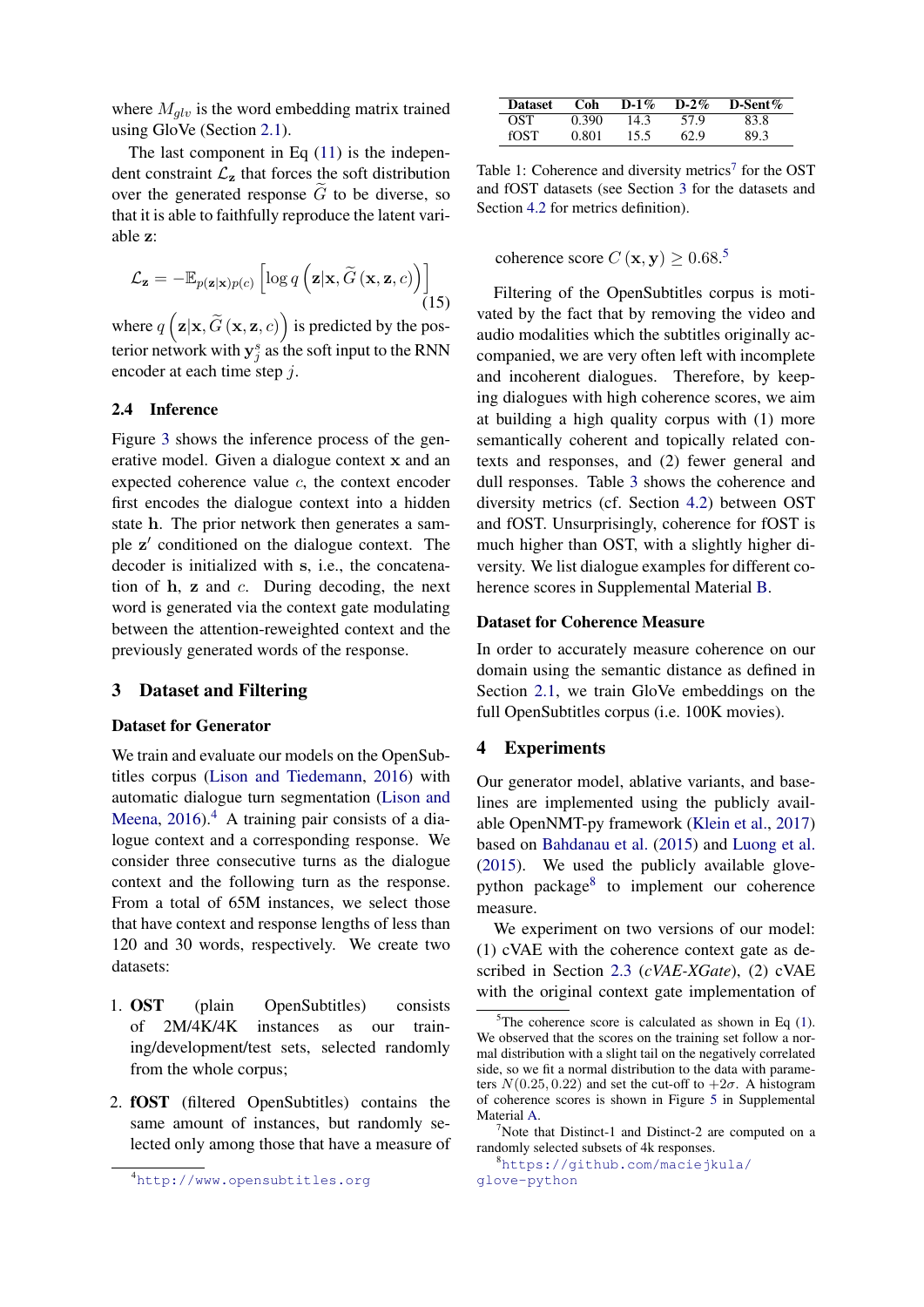

<span id="page-5-0"></span>Figure 3: The inference process of the generative model, where the latent variable c is given as an input.

[\(Tu et al.,](#page-9-9) [2017\)](#page-9-9) (*cVAE-CGate*). For each of these, we consider the main variant where the input coherence measure c is preset to a fixed ideal value as estimated on development data (1.0 for OST and 0.95 for fOST), as well as an oracle variant where we use the true coherence measure between the context and the gold-standard response in the test set (indicated with "(C)" in Tables [2](#page-6-0) and [3\)](#page-6-1).

We compare against two baseline models: (1) a vanilla E-D with attention (*Attention*) [\(Luong](#page-9-11) [et al.,](#page-9-11) [2015\)](#page-9-11); (2) an enhancement where output beams are rescored using the maximum mutual information anti-language model (MMI-antiLM) of [Li et al.](#page-8-0) [\(2016a\)](#page-8-0) (*MMI*).

## 4.1 Parameter Settings

We set our model parameters based on preliminary experiments on the development data.

We use 2-layer RNNs with LSTM cells [\(Hochreiter and Schmidhuber,](#page-8-6) [1997\)](#page-8-6) with input/hidden dimension of 128 for both the context encoder and the decoder. The dropout rate is set to 0.2 and the Adam optimizer [\(Kingma and Ba,](#page-8-7) [2015\)](#page-8-7) is used to update the parameters. A vocabulary of 25,000 words is shared between the encoder and the decoder.

Both the posterior network and prior network for the latent variable learning are built with 2 layer LSTM RNNs with input/hidden dimension of 64. The dimension of the latent variable z is set to 20. Same as for the encoder and decoder, the dropout rate is 0.2 and the Adam optimizer is used to update the parameters.

The window size for GloVe computation in our coherence measure is set to 10.

### <span id="page-5-1"></span>4.2 Evaluation metrics

We use a number of metrics to evaluate the outputs of our models:

• BLEU, B1, B2, B3 – the word-overlap score against gold-standard responses [\(Papineni](#page-9-13) [et al.,](#page-9-13) [2002\)](#page-9-13) used by the vast majority of recent

dialogue generation works [\(Zhao et al.,](#page-10-0) [2017;](#page-10-0) [Yao et al.,](#page-10-1) [2017;](#page-10-1) [Li et al.,](#page-9-5) [2017a,](#page-9-5) [2016c;](#page-9-14) [Sor](#page-9-1)[doni et al.,](#page-9-1) [2015;](#page-9-1) [Li et al.,](#page-8-0) [2016a;](#page-8-0) [Ghazvinine](#page-8-8)[jad et al.,](#page-8-8) [2017\)](#page-8-8). BLEU in this paper refers to the default BLEU-4, but we also report on lower  $n$ -gram scores (B1, B2, B3).<sup>[9](#page-5-2)</sup>

- Coh our novel GloVe-based coherence score calculated using Eq [\(1\)](#page-1-4) showing the semantic distance of dialogue contexts and generated responses.
- D-1, D-2, D-Sent common metrics used to evaluate the diversity of generated responses (e.g. [Li et al.,](#page-8-0) [2016a;](#page-8-0) [Xu et al.,](#page-10-2) [2017;](#page-10-2) [Xing et al.,](#page-10-3) [2017;](#page-10-3) [Dhingra et al.,](#page-8-9) [2017\)](#page-8-9): the proportion of distinct unigrams, bigrams, and sentences in the outputs.

## 5 Results

All model variants described in Section [4](#page-4-7) are trained on both OST and fOST datasets. Tables [2](#page-6-0) and [3](#page-6-1) present the scores of all models tested on the OST and fOST test sets, respectively. Note that in addition to testing the models on the respective test sections of their training datasets, we also test them on the other dataset (OST-trained models on fOST and vice-versa). This way, we can observe the performance of the fOST-trained models in more noisy contexts and see how good the OSTtrained models are when evaluated against coherent responses only.

Given all the evaluated model variants, we can observe the effects and contributions of the individual components of our setup:

• *Data filtering:* The models trained on fOST consistently outperform the same models trained on OST – for all evaluation metrics and on both test sets. This shows that coherencebased training data filtering is generally beneficial.

<span id="page-5-2"></span><sup>&</sup>lt;sup>9</sup>We use the Multi-BLEU script from OpenNMT to measure BLEU scores.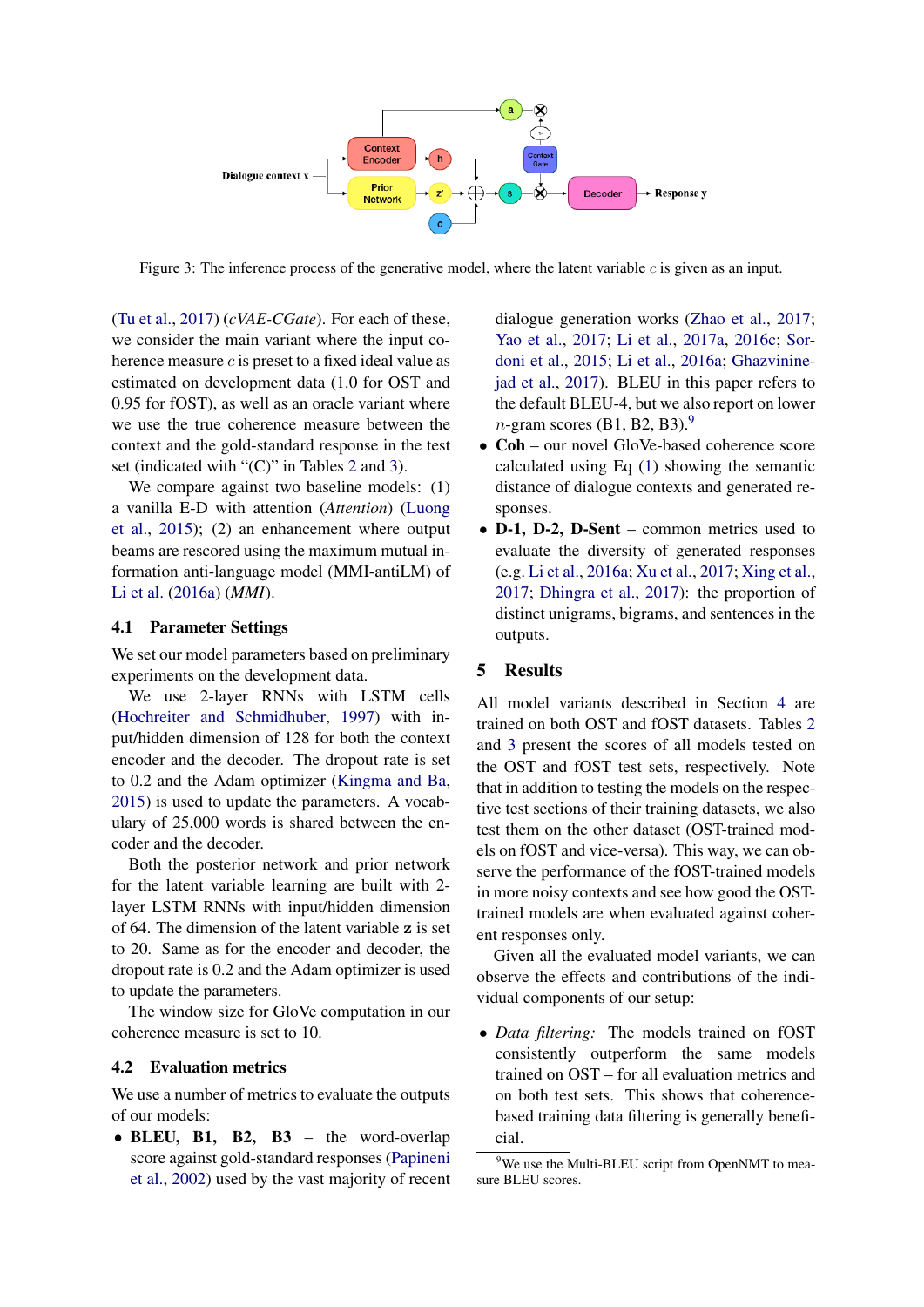| <b>Training data</b> | Model              | <b>BLEU%</b> | $B1\%$ | $B2\%$ | $B3\%$ | Coh   | $D-1\%$ | $D-2\%$ | D-Sent $%$ |
|----------------------|--------------------|--------------|--------|--------|--------|-------|---------|---------|------------|
|                      | Attention          | 1.32         | 10.92  | 3.85   | 2.10   | 0.293 | 3.4     | 14.2    | 25.6       |
|                      | <b>MMI</b>         | 1.31         | 11.06  | 3.88   | 2.09   | 0.284 | 3.3     | 14.6    | 28.2       |
| <b>OST</b>           | $cVAE-CGate(C)$    | 1.58         | 11.86  | 4.45   | 2.48   | 0.311 | 4.1     | 15.0    | 28.2       |
|                      | $cVAE-XGate(C)$    | 1.51         | 13.38  | 4.97   | 2.58   | 0.324 | 3.9     | 14.5    | 29.8       |
|                      | $cVAE-CGate(1.0)$  | 1.60         | 17.08  | 5.78   | 2.86   | 0.404 | 5.0     | 27.1    | 79.7       |
|                      | $cVAE-XGate(1.0)$  | 1.44         | 15.83  | 5.34   | 2.62   | 0.413 | 4.5     | 22.6    | 80.2       |
|                      | Attention          | 1.79         | 15.43  | 5.65   | 2.94   | 0.758 | 11.9    | 41.8    | 92.7       |
|                      | MMI                | 1.99         | 16.24  | 6.06   | 3.22   | 0.764 | 11.9    | 44.5    | 95.8       |
| fOST                 | $cVAE-CGate(C)$    | 2.10         | 15.98  | 6.05   | 3.35   | 0.728 | 11.9    | 37.6    | 88.4       |
|                      | $cVAE-XGate(C)$    | 1.85         | 16.44  | 5.94   | 3.07   | 0.706 | 10.3    | 31.2    | 80.4       |
|                      | $cVAE-CGate(0.95)$ | 2.02         | 15.52  | 5.78   | 3.16   | 0.767 | 10.6    | 44.8    | 98.7       |
|                      | $cVAE-XGate(0.95)$ | 1.64         | 14.43  | 5.20   | 2.70   | 0.745 | 9.0     | 36.9    | 98.7       |

<span id="page-6-0"></span>Table 2: Evaluation results on the OST test set (see Section [4](#page-4-7) for model description and Section [4.2](#page-5-1) for metrics definition). Note that the cVAE-CGate(C) / cVAE-XGate(C) models use the true  $c$  value between the context and the gold response as input. Other cVAE-CGate / cVAE-XGate models use fixed values for c selected on dev sets shown in brackets. BLEU score reported here is BLEU-4; B1, B2 and B3 denote lower *n*-gram BLEU scores.

| <b>Training data</b> | Model              | <b>BLEU%</b> | B1%   | $B2\%$ | $B3\%$ | Coh   | $D-1\%$ | $D-2\%$ | D-Sent $%$ |
|----------------------|--------------------|--------------|-------|--------|--------|-------|---------|---------|------------|
|                      | Attention          | 0.86         | 8.34  | 2.79   | 1.45   | 0.284 | 3.6     | 14.6    | 29.4       |
|                      | MMI                | 0.89         | 8.47  | 2.89   | 1.48   | 0.278 | 3.7     | 15.3    | 31.5       |
| <b>OST</b>           | $cVAE-CGate(C)$    | 1.64         | 10.20 | 4.17   | 2.40   | 0.329 | 5.1     | 19.4    | 35.8       |
|                      | $cVAE-XGate(C)$    | 1.80         | 11.70 | 4.90   | 2.83   | 0.359 | 5.2     | 19.2    | 39.7       |
|                      | $cVAE-CGate(1.0)$  | 2.25         | 16.82 | 6.81   | 3.70   | 0.422 | 5.4     | 28.2    | 81.0       |
|                      | $cVAE-XGate(1.0)$  | 2.41         | 18.62 | 7.56   | 4.09   | 0.434 | 4.8     | 23.4    | 84.0       |
|                      | Attention          | 3.84         | 16.65 | 8.72   | 5.54   | 0.803 | 12.8    | 43.4    | 88.7       |
|                      | MMI                | 3.84         | 16.81 | 8.78   | 5.57   | 0.803 | 12.6    | 42.5    | 88.8       |
| fOST                 | $cVAE-CGate(C)$    | 4.58         | 17.64 | 9.53   | 6.30   | 0.796 | 12.4    | 41.6    | 85.5       |
|                      | $cVAE-XGate(C)$    | 4.33         | 18.43 | 9.59   | 6.11   | 0.783 | 10.7    | 33.1    | 78.8       |
|                      | $cVAE-CGate(0.95)$ | 4.98         | 20.95 | 10.93  | 7.02   | 0.814 | 12.1    | 51.4    | 98.2       |
|                      | $cVAE-XGate(0.95)$ | 4.47         | 20.98 | 10.43  | 6.50   | 0.797 | 10.4    | 42.5    | 97.6       |

<span id="page-6-1"></span>Table 3: Evaluation results on the fOST test set (see Section [4](#page-4-7) and Table [2](#page-6-0) for model description; see Section [4.2](#page-5-1) for metrics definition). BLEU score reported here is BLEU-4; B1, B2 and B3 denote lower n-gram BLEU scores.

• *cVAE-Context Gate models:* Nearly all cVAEbased models perform markedly better than the baselines w.r.t. BLEU, coherence, and diversity. $10$ 

If we look at models trained on OST and tested on fOST (the top half of Table [3\)](#page-6-1), we can see that all cVAE-based models, especially cVAE-XGate, are able to learn to produce coherent and diverse response even when trained on a noisy, incoherent corpus. Examples of responses generated by the baseline MMI model and by cVAE-XGate in Figure [4](#page-7-0) show that cVAE-XGate mostly produces more diverse and coherent responses than MMI.

• *Preset* c *vs. oracle models with gold-standard* c*:* Table [2](#page-6-0) shows that on the noisy OST test set, cVAE-based models using the gold-standard

value of c achieve higher BLEU scores than models using preset  $c$ . This is expected since many gold-standard responses in the unfiltered set have a low coherence score; – the model can generate a more generic response if the gold-standard  $c$  is low. The models with preset c always attempt to generate coherent responses, which is apparent from the other metrics: Coh and D-Sent are consistently higher than for models using gold-standard  $c$ .

On the fOST test set where only high-coherence responses are expected, models using fixed  $c$ consistently reach higher scores in all metrics including BLEU (see Table [3\)](#page-6-1). This shows that in general, using a preset constant value of  $c$ works well, even better than using the goldstandard c.

In sum, using our coherence measure both for data filtering and inside the models leads to output performance improvements.

<span id="page-6-2"></span><sup>&</sup>lt;sup>10</sup> We performed paired bootstrap re-sampling for the best cVAE model and the best baseline model in each experiments set (Table [2](#page-6-0) and Table [3\)](#page-6-1) as is done for MT [\(Koehn,](#page-8-10) [2004\)](#page-8-10). which confirmed statistical significance at 99% confidence level for all cases except for models trained on fOST and tested on OST (bottom half of Table [2\)](#page-6-0).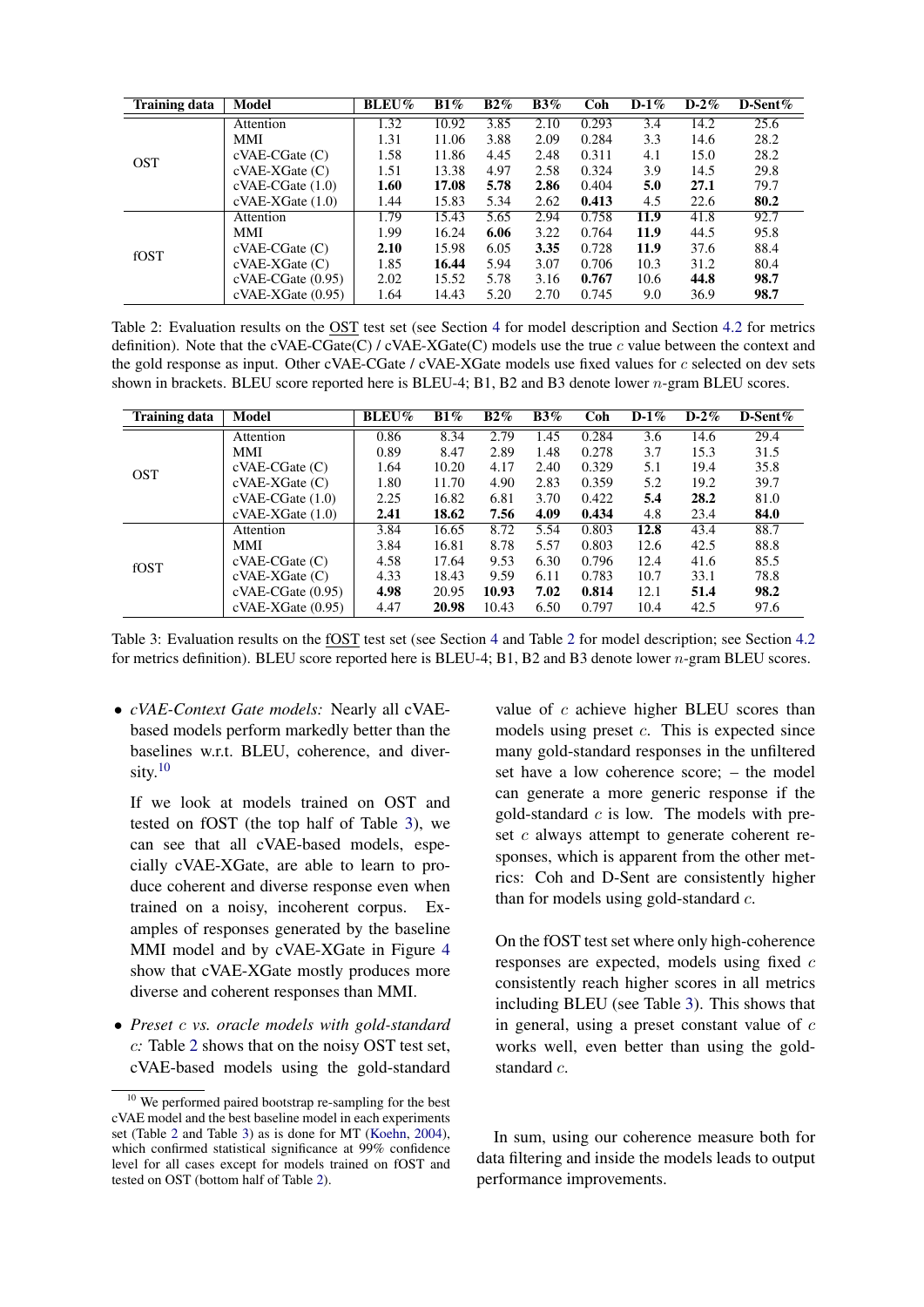|                |       | <b>Dialogue context</b>                                | <b>Response</b>                                       |
|----------------|-------|--------------------------------------------------------|-------------------------------------------------------|
|                | $A$ : | i have an audition at 4:00.                            | B-GT: you volunteered.                                |
|                | B:    | apparently now i'm cooking dinner.                     | B-MMI: i don 't know.                                 |
|                | A:    | how did this all happen?                               | B-XGT: well, i'm going to have a dinner.              |
|                | A:    | it's not that easy.                                    | B-GT: the waiting list would take too long.           |
| $\mathfrak{D}$ | B:    | we can't contact potential donors.                     | B-MMI: i don't know.                                  |
|                | A:    | if we want to save frank, his brother is his only hope | B-XGT: we can't save him.                             |
|                | A:    | that fish ate my fish!                                 | B-GT: you'll wait till next year to win one of these. |
| 3              | B:    | you cost me £30,000                                    | B-MMI: i'm sorry.                                     |
|                | A:    | sorry, folks.                                          | B-XGT: you owe me a little fish.                      |
|                | A:    | was it what you wanted?                                | B-GT: you like model planes?                          |
| 4              | B:    | no.                                                    | B-MMI: i wanted to know.                              |
|                | A:    | i wanted an airplane.                                  | B-XGT: i wanted a helicopter.                         |
|                | A:    | great.                                                 | B-GT: yeah, a vanilla decaf latte.                    |
| 5              | B:    | thanks so much.                                        | $B-MMI:no.$                                           |
|                | A:    | vanilla decaf latte?                                   | B-XGT: yeah, that 's a good coffee                    |
|                | A:    | to make everybody happy.                               | B-GT: and stick it in your mouth.                     |
| 6              | B:    | which means that sometimes                             | B-MMI: and you got to take a shower.                  |
|                | A:    | you got to take a pile of poop                         | B-XGT: and you got to take a walk.                    |
|                | A:    | now you'll knock again and say you forgot to ask       | B-GT: should i knock and make her come here for that? |
|                | B:    | if she has a friend for your friend.                   | B-MMI: you're crazy!                                  |
|                | A:    | are you crazy?                                         | B-XGT: i'm crazy, i'm crazy.                          |
|                | A:    | i knew you would say that.                             | B-GT: you are all way too pretty to be arguing.       |
| 8              | B:    | mr. kerem is a charming and decent guy.                | B-MMI: he's a very good man.                          |
|                | A:    | and he's really into you.                              | B-XGT: i didn't say that.                             |

<span id="page-7-0"></span>Figure 4: Generation output examples comparing two models trained on the OST dataset and tested on the fOST test set: the MMI baseline (B-MMI) and our cVAE-XGate (1.0) model (B-XGT). B-GT is the ground-truth response from the test set. The three sequential dialog turns on the left are the preceding dialogue context used to generate the responses. Corresponding topical phrases are underlined. We can see that cVAE-XGate (1.0) mostly produces markedly more coherent and specific outputs than MMI (1-5). In some cases, it is comparable with MMI (6-7) and occasionally, it is less coherent (8).

## 6 Related Work

Our work fits into the context of the very active area of end-to-end generative conversation models, where neural E-D approaches have been first applied by [Vinyals and Le](#page-9-2) [\(2015\)](#page-9-2) and extended by many others since.

Many works address the lack of diversity and coherence in E-D outputs [\(Sountsov and](#page-9-3) [Sarawagi,](#page-9-3) [2016;](#page-9-3) [Wei et al.,](#page-9-4) [2017\)](#page-9-4) but do not attempt to model coherence directly, unlike our work: [Li et al.](#page-8-0) [\(2016a\)](#page-8-0) use anti-LM reranking; [Li](#page-9-14) [et al.](#page-9-14) [\(2016c\)](#page-9-14) modify the beam search decoding algorithm, similar to [Shao et al.](#page-9-15) [\(2017\)](#page-9-15) in addition to using a self-attention model. [Mou et al.](#page-9-16) [\(2016\)](#page-9-16) predict keywords for the output in a preprocessing step while [Wu et al.](#page-10-4) [\(2018\)](#page-10-4) preselect a vocabulary subset to be used for decoding. [Li et al.](#page-8-11) [\(2016b\)](#page-8-11) focus specifically on personality generation (using personality embeddings) and [Wang et al.](#page-9-17) [\(2017\)](#page-9-17) promote topic-specific outputs by language-model rescoring and sampling.

A lot of recent works explore the use of additional training signals and VAE setups in dialogue generation. In contrast to this paper, they do not focus explicitly on coherence: [Asghar et al.](#page-8-12) [\(2017\)](#page-8-12) use reinforcement learning with human-provided feedback, [Li et al.](#page-9-5) [\(2017a\)](#page-9-5) use a RL scenario with length as reward signal. [Li et al.](#page-9-18) [\(2017b\)](#page-9-18) add an adversarial discriminator to provide RL rewards (discriminating between human and machine outputs), [Xu et al.](#page-10-2) [\(2017\)](#page-10-2) use a full adversarial training setup. The most recent works explore the usage of VAEs: [Cao and Clark](#page-8-13) [\(2017\)](#page-8-13) explore a vanilla VAE setup conditioned on dual encoder (for contexts and responses) during training, the model of [Serban et al.](#page-9-6) [\(2017\)](#page-9-6) uses a VAE in a hierarchical E-D model. [Shen et al.](#page-9-19) [\(2017\)](#page-9-19) use a cVAE conditioned on sentiment and response genericity (based on a handwritten list of phrases). [Shen et al.](#page-9-20) [\(2018\)](#page-9-20) combine a cVAE with a plain VAE in an adversarial fashion.

We also draw on ideas from other areas than dialogue generation to build our models: [Tu et al.](#page-9-9) [\(2017\)](#page-9-9)'s context gates originate from machine translation and [Hu et al.](#page-8-1) [\(2017\)](#page-8-1)'s cVAE training stems from free-text generation.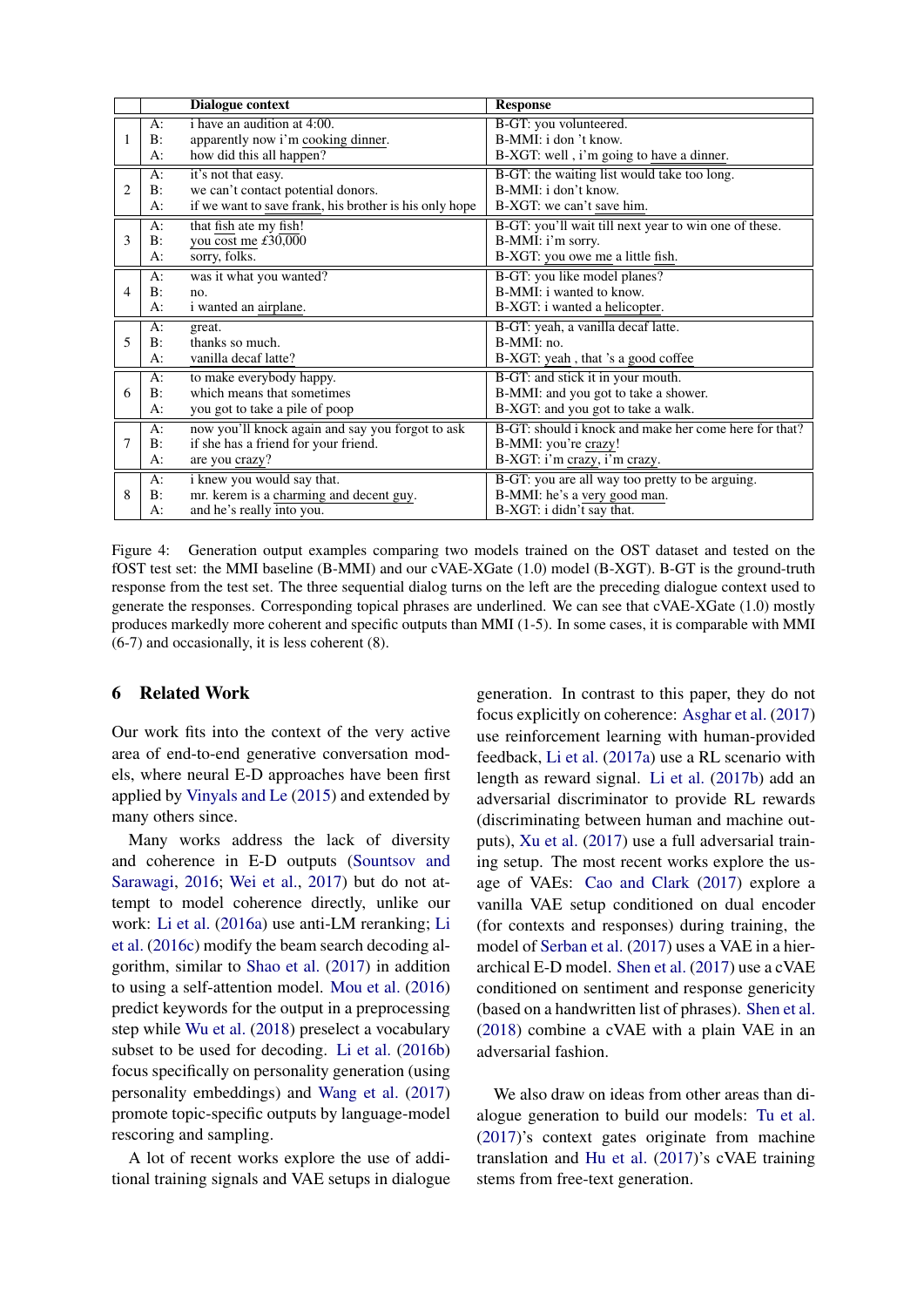## 7 Conclusions and Future Work

We showed that explicitly modeling coherence and optimizing towards coherence and diversity leads to better-quality outputs in dialogue response generation. We introduced three extensions to current encoder-decoder response generation models: (1) we defined a measure of coherence based on GloVe embeddings [\(Pennington et al.,](#page-9-8) [2014\)](#page-9-8), (2) we filtered the OpenSubtitles training corpus [\(Li](#page-9-10)[son and Meena,](#page-9-10) [2016\)](#page-9-10) based on this measure to obtain coherent and diverse training instances, (3) we trained a cVAE model based on [\(Hu et al.,](#page-8-1) [2017\)](#page-8-1) and [\(Tu et al.,](#page-9-9) [2017\)](#page-9-9) that uses our coherence measure as one of the training signals. Our experimental results showed a considerable improvement in the output quality over competitive models, which demonstrates the effectiveness of our approach.

In future work, we plan to replace the GloVebased measure of coherence with a trained discriminator that distinguishes between coherent and incoherent responses [\(Li and Jurafsky,](#page-9-7) [2017\)](#page-9-7). This will allow us to use extend the notion of coherence to account for phenomena such as topic shifts. We also plan to verify the results with a human evaluation study.

## Acknowledgements

This research received funding from the EPSRC project MaDrIgAL (EP/N017536/1). The Titan Xp used for this research was donated by the NVIDIA Corporation.

#### References

- <span id="page-8-12"></span>Nabiha Asghar, Pascal Poupart, Xin Jiang, and Hang Li. 2017. Deep Active Learning for Dialogue Generation. In *6th Joint Conference on Lexical and Computational Semantics (\*SEM) 2017*. ArXiv: 1612.03929.
- <span id="page-8-2"></span>Dzmitry Bahdanau, Kyunghyun Cho, and Yoshua Bengio. 2015. Neural Machine Translation by Jointly Learning to Align and Translate. In *3rd International Conference on Learning Representations (ICLR2015)*, San Diego, CA, USA. ArXiv: 1409.0473.
- <span id="page-8-3"></span>Samuel R. Bowman, Luke Vilnis, Oriol Vinyals, Andrew Dai, Rafal Jozefowicz, and Samy Bengio. 2016. Generating Sentences from a Continuous Space. In *Proceedings of The 20th SIGNLL Conference on Computational Natural Language Learning*, pages 10–21, Berlin, Germany. Association for Computational Linguistics.
- <span id="page-8-13"></span>Kris Cao and Stephen Clark. 2017. Latent Variable Dialogue Models and their Diversity. In *Proceedings of the 15th Conference of the European Chapter of the Association for Computational Linguistics: Volume 2, Short Papers*, pages 182–187, Valencia, Spain. Association for Computational Linguistics.
- <span id="page-8-4"></span>Junyoung Chung, Kyle Kastner, Laurent Dinh, Kratarth Goel, Aaron C Courville, and Yoshua Bengio. 2015. A recurrent latent variable model for sequential data. In *Advances in neural information processing systems*, pages 2980–2988.
- <span id="page-8-9"></span>Bhuwan Dhingra, Lihong Li, Xiujun Li, Jianfeng Gao, Yun-Nung Chen, Faisal Ahmed, and Li Deng. 2017. Towards end-to-end reinforcement learning of dialogue agents for information access. In *Proceedings of the 55th Annual Meeting of the Association for Computational Linguistics (Volume 1: Long Papers)*, volume 1, pages 484–495.
- <span id="page-8-8"></span>Marjan Ghazvininejad, Chris Brockett, Ming-Wei Chang, Bill Dolan, Jianfeng Gao, Wen tau Yih, and Michel Galley. 2017. A knowledgegrounded neural conversation model. *arXiv preprint arXiv:1702.01932*.
- <span id="page-8-6"></span>Sepp Hochreiter and Jürgen Schmidhuber. 1997. Long short-term memory. *Neural computation*, 9(8):1735–1780.
- <span id="page-8-1"></span>Zhiting Hu, Zichao Yang, Xiaodan Liang, Ruslan Salakhutdinov, and Eric P Xing. 2017. Toward controlled generation of text. In *International Conference on Machine Learning*, pages 1587–1596.
- <span id="page-8-7"></span>Diederik Kingma and Jimmy Ba. 2015. Adam: A Method for Stochastic Optimization. In *Proceedings of the 3rd International Conference on Learning Representations*, San Diego, CA, USA. ArXiv: 1412.6980.
- <span id="page-8-5"></span>Guillaume Klein, Yoon Kim, Yuntian Deng, Jean Senellart, and Alexander M. Rush. 2017. Open-NMT: Open-source toolkit for neural machine translation. In *Proceedings of the 55th Annual Meeting of the Association for Computational Linguistics*, Vancouver, Canada.
- <span id="page-8-10"></span>Philipp Koehn. 2004. Statistical significance tests for machine translation evaluation. In *Proceedings of the 2004 conference on empirical methods in natural language processing*.
- <span id="page-8-0"></span>Jiwei Li, Michel Galley, Chris Brockett, Jianfeng Gao, and Bill Dolan. 2016a. A diversity-promoting objective function for neural conversation models. In *Proceedings of the 2016 Conference of the North American Chapter of the Association for Computational Linguistics: Human Language Technologies*, pages 110–119. Association for Computational Linguistics.
- <span id="page-8-11"></span>Jiwei Li, Michel Galley, Chris Brockett, Jianfeng Gao, and Bill Dolan. 2016b. A Persona-Based Neural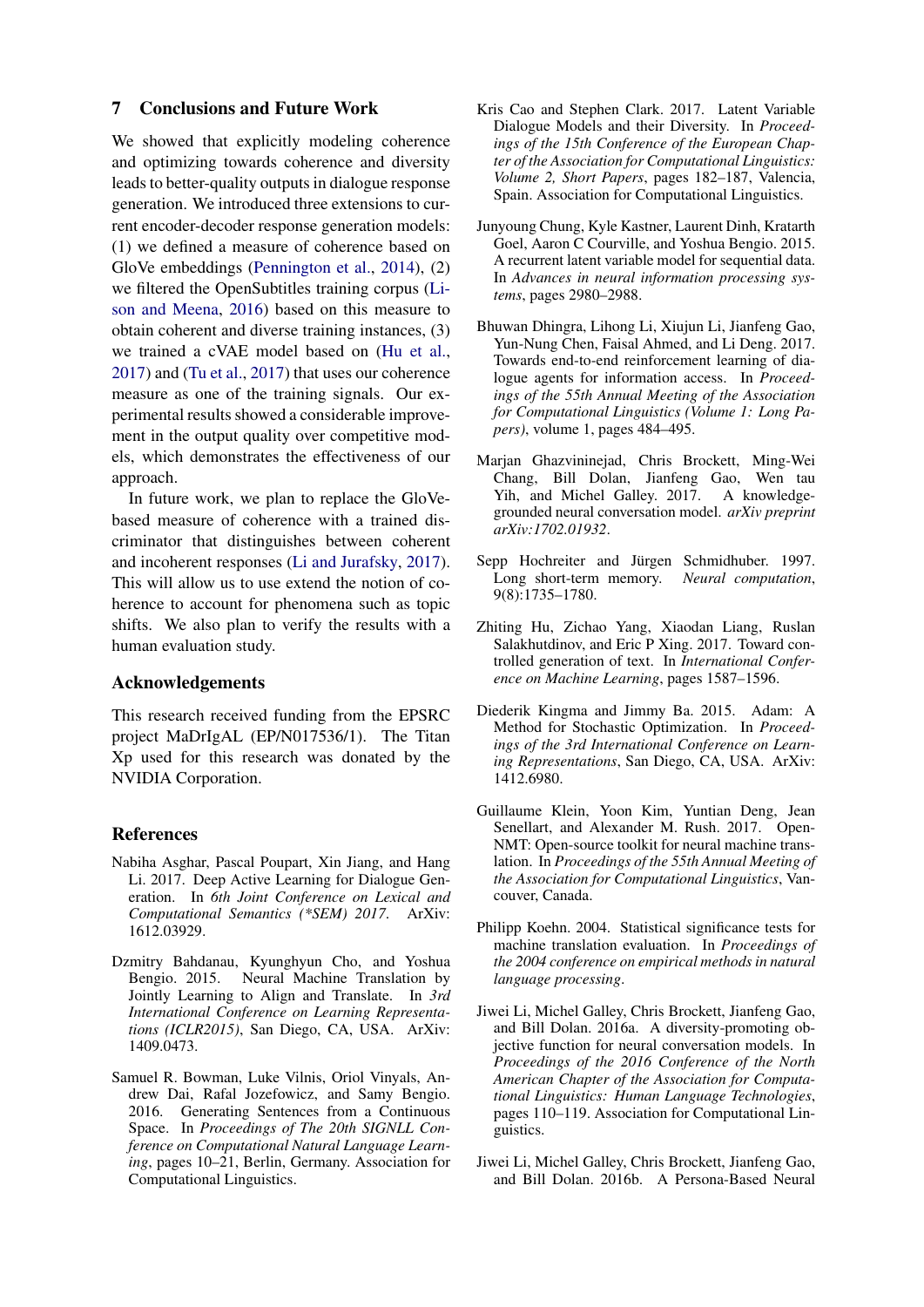Conversation Model. In *Proceedings of the 54th Annual Meeting of the Association for Computational Linguistics*, Berlin, Germany. ArXiv: 1603.06155.

- <span id="page-9-7"></span>Jiwei Li and Dan Jurafsky. 2017. Neural Net Models for Open-Domain Discourse Coherence. In *Empirical Methods in Natural Language Processing*, Copenhagen, Denmark. ArXiv: 1606.01545.
- <span id="page-9-14"></span>Jiwei Li, Will Monroe, and Dan Jurafsky. 2016c. A simple, fast diverse decoding algorithm for neural generation. *arXiv preprint arXiv:1611.08562*.
- <span id="page-9-5"></span>Jiwei Li, Will Monroe, and Dan Jurafsky. 2017a. Learning to decode for future success. *arXiv preprint arXiv:1701.06549*.
- <span id="page-9-18"></span>Jiwei Li, Will Monroe, Tianlin Shi, Alan Ritter, and Dan Jurafsky. 2017b. Adversarial Learning for Neural Dialogue Generation. *arXiv:1701.06547 [cs]*. ArXiv: 1701.06547.
- <span id="page-9-10"></span>Pierre Lison and Raveesh Meena. 2016. Automatic Turn Segmentation for Movie & TV Subtitles. In *2016 IEEE Workshop on Spoken Language Technology*. IEEE conference proceedings.
- <span id="page-9-12"></span>Pierre Lison and Jörg Tiedemann. 2016. OpenSubtitles2016: Extracting Large Parallel Corpora from Movie and TV Subtitles. In *Proceedings of the 10th International Conference on Language Resources and Evaluation (LREC 2016)*, Portorož, Slovenia.
- <span id="page-9-11"></span>Minh-Thang Luong, Hieu Pham, and Christopher D. Manning. 2015. Effective Approaches to Attentionbased Neural Machine Translation. In *Proceedings of the 2015 Conference on Empirical Methods in Natural Language Processing*, pages 1412–1421, Lisbon, Portugal. ArXiv: 1508.04025.
- <span id="page-9-16"></span>Lili Mou, Yiping Song, Rui Yan, Ge Li, Lu Zhang, and Zhi Jin. 2016. Sequence to Backward and Forward Sequences: A Content-Introducing Approach to Generative Short-Text Conversation. In *Proceedings of COLING 2016, the 26th International Conference on Computational Linguistics: Technical Papers*, pages 3349–3358, Osaka, Japan. The COLING 2016 Organizing Committee. ArXiv: 1607.00970.
- <span id="page-9-13"></span>Kishore Papineni, Salim Roukos, Todd Ward, and Wei-Jing Zhu. 2002. Bleu: a method for automatic evaluation of machine translation. In *Proceedings of the 40th annual meeting on association for computational linguistics*, pages 311–318. Association for Computational Linguistics.
- <span id="page-9-8"></span>Jeffrey Pennington, Richard Socher, and Christopher Manning. 2014. GloVe: Global Vectors for Word Representation. In *Proceedings of the 2014 Conference on Empirical Methods in Natural Language Processing (EMNLP)*, pages 1532–1543, Doha, Qatar. Association for Computational Linguistics.
- <span id="page-9-6"></span>Iulian Serban, Alessandro Sordoni, Ryan Joseph Lowe, Laurent Charlin, Joelle Pineau, Aaron C. Courville, and Yoshua Bengio. 2017. A hierarchical latent variable encoder-decoder model for generating dialogues. In *AAAI*.
- <span id="page-9-0"></span>Lifeng Shang, Zhengdong Lu, and Hang Li. 2015. Neural responding machine for short-text conversation. In *Proceedings of Annual Meeting of the Association for Computational Linguistics (ACL)*.
- <span id="page-9-15"></span>Louis Shao, Stephan Gouws, Denny Britz, Anna Goldie, Brian Strope, and Ray Kurzweil. 2017. Generating Long and Diverse Responses with Neural Conversation Models. In *Empirical Methods in Natural Language Processing*, pages 2200–2009, Copenhagen, Denmark. ArXiv: 1701.03185.
- <span id="page-9-19"></span>Xiaoyu Shen, Hui Su, Yanran Li, Wenjie Li, Shuzi Niu, Yang Zhao, Akiko Aizawa, and Guoping Long. 2017. A Conditional Variational Framework for Dialog Generation. In *Proceedings of the 55th Annual Meeting of the Association for Computational Linguistics (ACL 2017)*, Vancouver, Canada. ArXiv: 1705.00316.
- <span id="page-9-20"></span>Xiaoyu Shen, Hui Su, Shuzi Niu, and Vera Demberg. 2018. Improving Variational Encoder-Decoders in Dialogue Generation. In *AAAI 2018*. ArXiv: 1802.02032.
- <span id="page-9-1"></span>Alessandro Sordoni, Michel Galley, Michael Auli, Chris Brockett, Yangfeng Ji, Margaret Mitchell, Jian-Yun Nie, Jianfeng Gao, and Bill Dolan. 2015. A neural network approach to context-sensitive generation of conversational responses. In *NAACL*.
- <span id="page-9-3"></span>Pavel Sountsov and Sunita Sarawagi. 2016. Length bias in Encoder Decoder Models and a Case for Global Conditioning. In *Proceedings of the 2016 Conference on Empirical Methods in Natural Language Processing*, pages 1516–1525, Austin, TX, USA. Association for Computational Linguistics.
- <span id="page-9-9"></span>Zhaopeng Tu, Yang Liu, Zhengdong Lu, Xiaohua Liu, and Hang Li. 2017. Context Gates for Neural Machine Translation. *Transactions of the Association for Computational Linguistics*, 5:87–99.
- <span id="page-9-2"></span>Oriol Vinyals and Quoc V. Le. 2015. A neural conversational model. In *ICML Deep Learning Workshop*.
- <span id="page-9-17"></span>Di Wang, Nebojsa Jojic, Chris Brockett, and Eric Nyberg. 2017. Steering output style and topic in neural response generation. In *Proceedings of the 2017 Conference on Empirical Methods in Natural Language Processing*, pages 2140–2150, Copenhagen, Denmark.
- <span id="page-9-4"></span>Bolin Wei, Shuai Lu, Lili Mou, Hao Zhou, Pascal Poupart, Ge Li, and Zhi Jin. 2017. Why Do Neural Dialog Systems Generate Short and Meaningless Replies? A Comparison between Dialog and Translation. *arXiv:1712.02250 [cs]*. ArXiv: 1712.02250.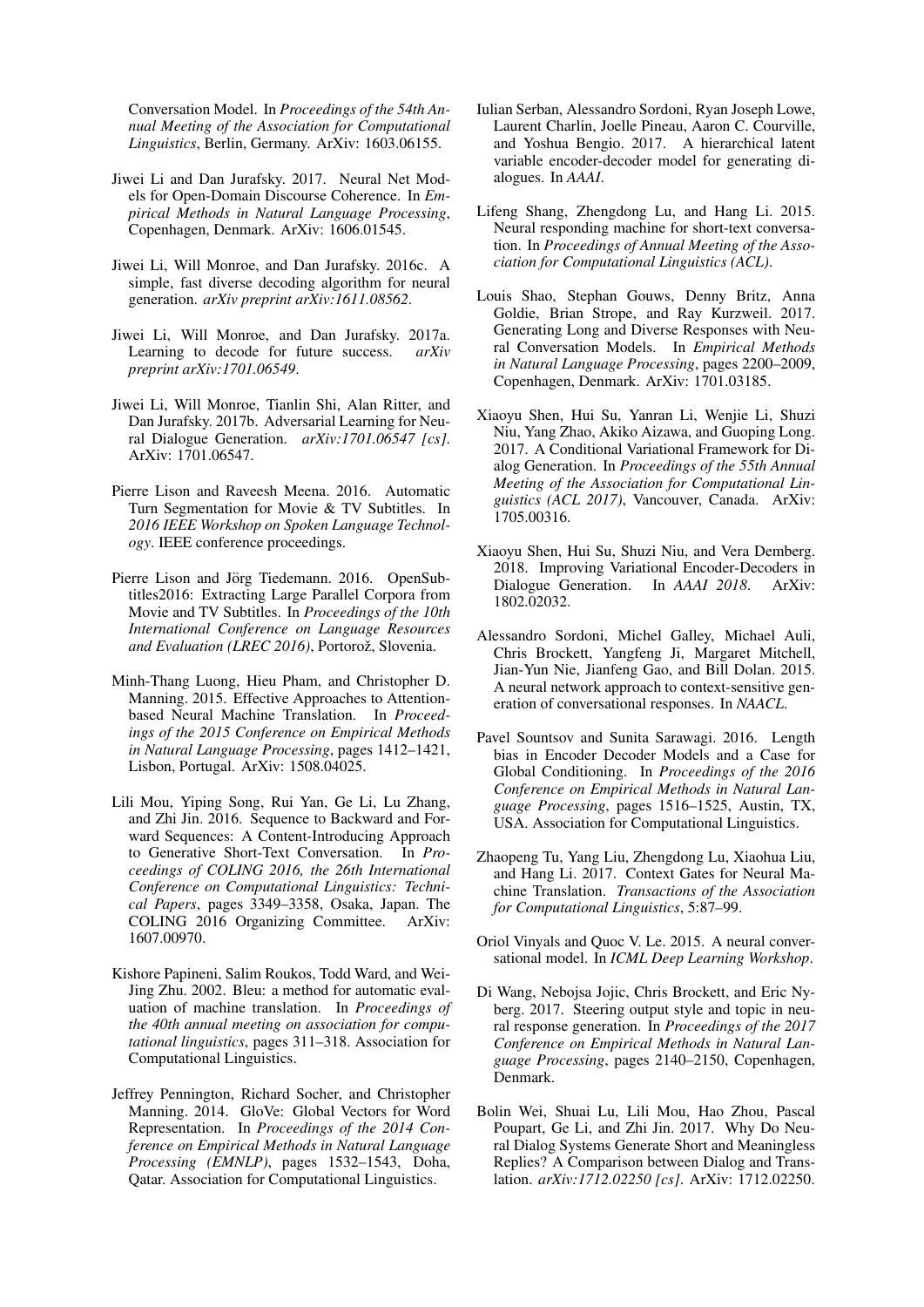- <span id="page-10-4"></span>Yu Wu, Wei Wu, Dejian Yang, Can Xu, Zhoujun Li, and Ming Zhou. 2018. Neural Response Generation with Dynamic Vocabularies. In *AAAI 2018*, New Orleans, LA, USA. ArXiv: 1711.11191.
- <span id="page-10-3"></span>Chen Xing, Wei Wu, Yu Wu, Jie Liu, Yalou Huang, Ming Zhou, and Wei-Ying Ma. 2017. Topic aware neural response generation. In *AAAI*, pages 3351– 3357.
- <span id="page-10-2"></span>Zhen Xu, Bingquan Liu, Baoxun Wang, SUN Chengjie, Xiaolong Wang, Zhuoran Wang, and Chao Qi. 2017. Neural response generation via gan with an approximate embedding layer. In *Proceedings of the 2017 Conference on Empirical Methods in Natural Language Processing*, pages 628–637.
- <span id="page-10-1"></span>Lili Yao, Yaoyuan Zhang, Yansong Feng, Dongyan Zhao, and Rui Yan. 2017. Towards implicit contentintroducing for generative short-text conversation systems. In *Proceedings of the 2017 Conference on Empirical Methods in Natural Language Processing*, pages 2180–2189.
- <span id="page-10-0"></span>Tiancheng Zhao, Ran Zhao, and Maxine Eskenazi. 2017. Learning Discourse-level Diversity for Neural Dialog Models using Conditional Variational Autoencoders. In *ACL*, Vancouver, Canada. ArXiv: 1703.10960.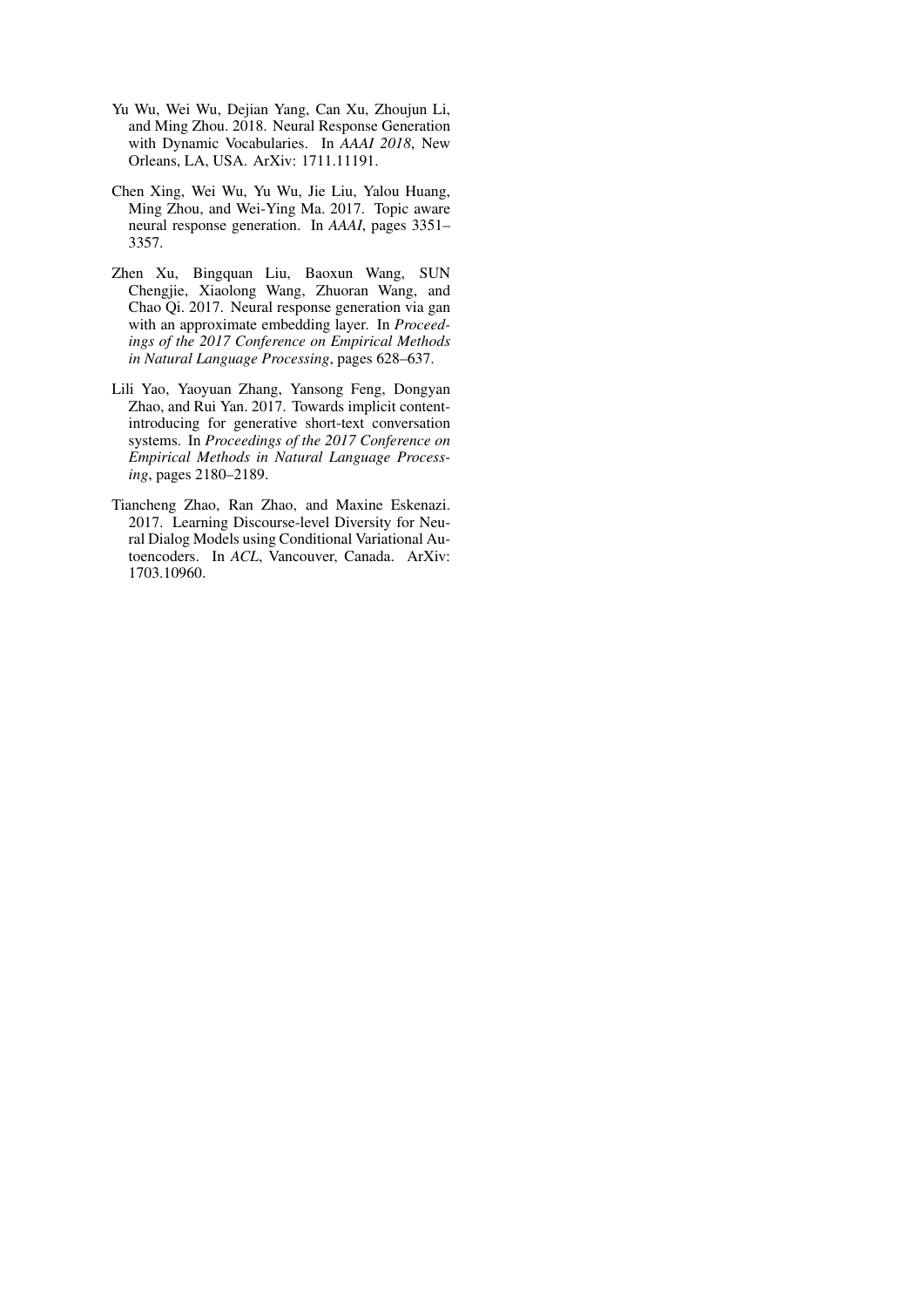# Better Conversations by Modeling, Filtering, and Optimizing for Coherence and Diversity: Supplemental Material

## <span id="page-11-2"></span>A Determining Cut-off Coherence Score

As shown in Figure [5,](#page-11-1) the scores on the training set roughly follow a normal distribution with a slight tail on the negatively correlated side. We make the assumption that the data fit a normal distribution and estimate parameters  $\mu = 0.25$  and  $\sigma = 0.22$ . We set the cut-off to  $+2\sigma$  so that it accounts for 95% of the scores and does not severely filter the number of resulting examples in the dataset.



<span id="page-11-1"></span>Figure 5: Histogram of coherence scores on the training set before filtering.

# <span id="page-11-0"></span>B Dialogue Examples from the Training Set

Tables [4-](#page-12-0)[7](#page-12-1) show dialogue examples from the training set with different coherence scores. The instances in Table [4](#page-12-0) are strongly lexically coherent by repeating the same words in the response when coherence scores are over 0.9. When scores are between 0.7 and 0.9 (Table [5\)](#page-12-2), the responses use synonyms to words in the context but still remain semantically coherent. When scores are between 0.4 and 0.6 (Table [6\)](#page-12-3), the responses are coherent but very dull; they are getting incoherent when scores are lower (Table [7\)](#page-12-1).